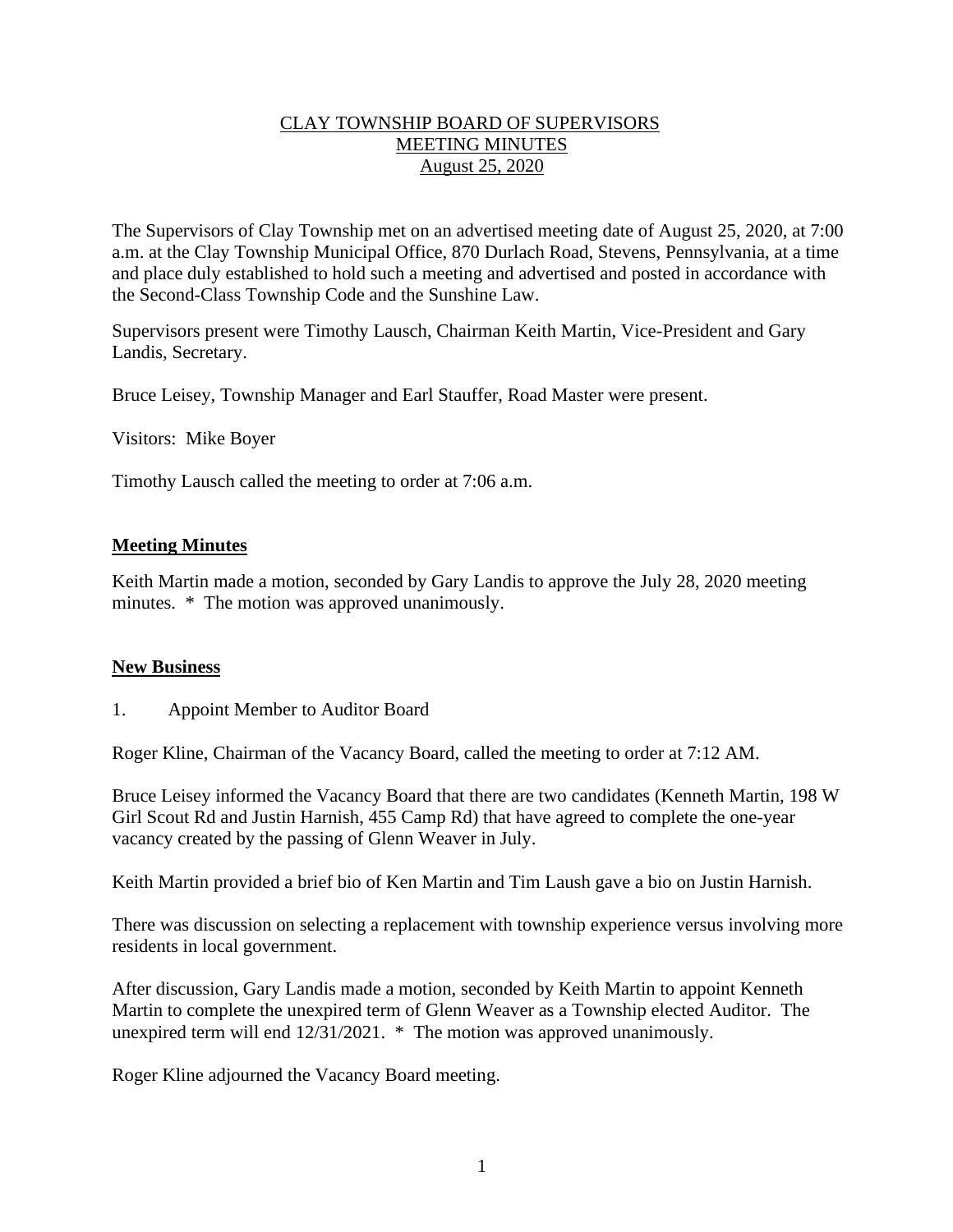### 2. Road Master Report

Earl Stauffer reviewed his monthly report with the Board of Supervisors. Work is near completion on grading and seeding road edges along Durlach Hill Road.

Lincoln Gardens, Countryside and Mockingbird Circle paving anticipated to be completed 9/8/20  $-9/10/20$ .

3. Carpenter Road Bridge Vacation

Bruce Leisey updated the Board of Supervisors on discussions held with property owners.

4. Review Fall Sports Teams Request to Use Park Athletic Fields

Bruce Leisey informed the Board of Supervisors PIAA has allowed fall athletics to continue this fall.

After discussion on allowing use of the Township park athletic fields this fall, Keith Martin made a motion, seconded by Gary Landis to allow Ephrata Baseball Association and Ephrata Youth Soccer Club to use the fields at Snyder Park #1 and #2 and Charity Gardens for practice and games. Both organizations would need to limit games to not more than one at a time and bring in portable restrooms to supplement the Family restroom at Snyder #2. \* The motion was approved unanimously.

## **Engineer's Report**

1. Acknowledgement of Change in Sewage Planning Module for Stephen Martin

After review, Gary Landis made a motion, seconded by Keith Martin to acknowledge the change in the Sewage Planning Module for Stephen Martin per drawing by Red Barn (drawing # 19-001- 001, last revised 6/19/20) which defines the original/primary sewage system with the alternate and notes that the new alternate system would need to be an denitrification system if used. \* The motion was approved unanimously.

2. Acknowledgement of Approval of Time Extension for Marlin and Wanda Martin

After review, Keith Martin made a motion, seconded by Gary Landis to acknowledge that since the Board of Supervisors did not act on the time extension request submitted by Marlin and